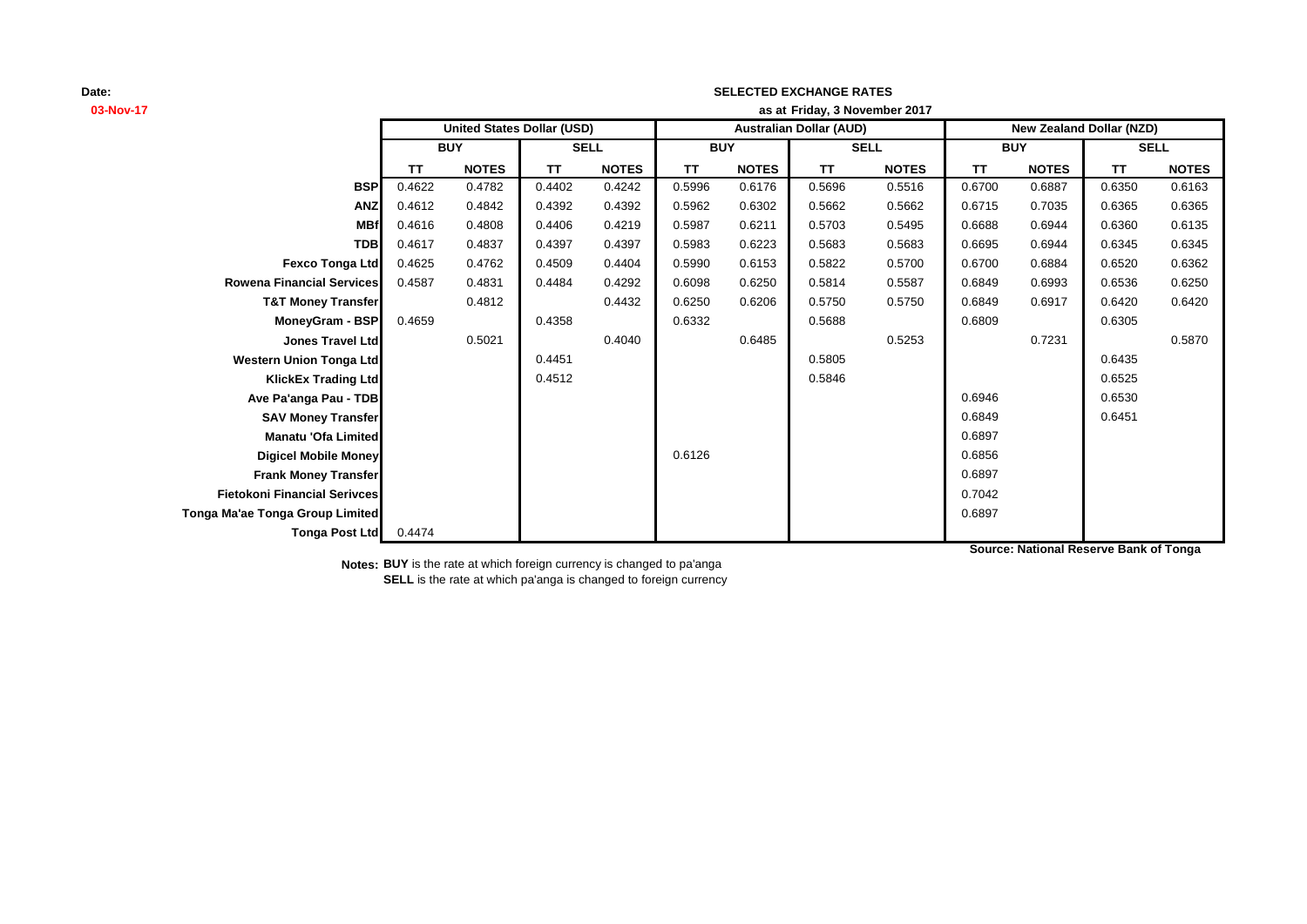# **10-Nov-17 as at TT NOTES TT NOTES TT NOTES TT NOTES TT NOTES TT NOTES BSP** 0.4624 0.4784 0.4404 0.4244 0.6025 0.6205 0.5725 0.5545 0.6659 0.6846 0.6309 0.6122 **ANZ** 0.4614 0.4844 0.4394 0.4394 0.5991 0.6331 0.5691 0.5691 0.6676 0.6996 0.6326 0.6326 **MBf** 0.4618 0.4808 0.4408 0.4219 0.6016 0.6250 0.5732 0.5525 0.6646 0.6897 0.6319 0.6098 **TDB** 0.4619 0.4839 0.4399 0.4399 0.6012 0.6252 0.5712 0.5712 0.6656 0.6905 0.6306 0.6306 **Fexco Tonga Ltd** 0.4620 0.4765 0.4511 0.4406 0.6015 0.6183 0.5851 0.5728 0.6650 0.6841 0.6493 0.6322 **Rowena Financial Services** 0.4608 0.4831 0.4484 0.4292 0.6098 0.6289 0.5848 0.5618 0.6849 0.6944 0.6494 0.6211 **T&T Money Transfer** 0.4814 0.4434 0.6211 0.6235 0.5800 0.5800 0.6802 0.6876 0.6400 0.6400 **MoneyGram - BSP** 0.4665 0.4364 0.6141 0.5717 0.6774 0.6274 **Jones Travel Ltd** 0.5023 0.4042 0.6515 0.5281 0.7188 0.5830 **Western Union Tonga Ltd 1.4457** 0.4457 **1.4457 1.4457 1.5843 1.457 1.4457 1.5843 1.6405 1.6405 1.6405 KlickEx Trading Ltd Contract Contract Contract 1 0.4514** 0.5875 **0.6484** 0.6484 **SAV Money Transfer Details and CONSIDER 19 and CONSIDER 19 and CONSIDER 19 and CONSIDER 19 and CONSIDER 19 and CONSIDER 19 and CONSIDER 19 and CONSIDER 19 and CONSIDER 19 and CONSIDER 19 and CONSIDER 19 and CONSIDER 19 Manatu 'Ofa Limited** 0.6897 **Digicel Mobile Money** 0.6844 **Frank Money Transfer** 8 (1995) 2008 12:30 12:30 12:30 12:30 12:30 12:30 12:30 12:30 12:30 12:30 12:30 12:30 12:30 12:30 12:30 12:30 12:30 12:30 12:30 12:30 12:30 12:30 12:30 12:30 12:30 12:30 12:30 12:30 12:30 12:30 12:30 **Fietokoni Financial Serivces** 0.7042 **Tonga Ma'ae Tonga Group Limited** 0.6897 **Tonga Post Ltd** 0.4527 **SELL United States Dollar (USD) Australian Dollar (AUD) New Zealand Dollar (NZD) BUY SELL BUY SELL BUY Friday, 10 November 2017**

**SELECTED EXCHANGE RATES**

**Source: National Reserve Bank of Tonga**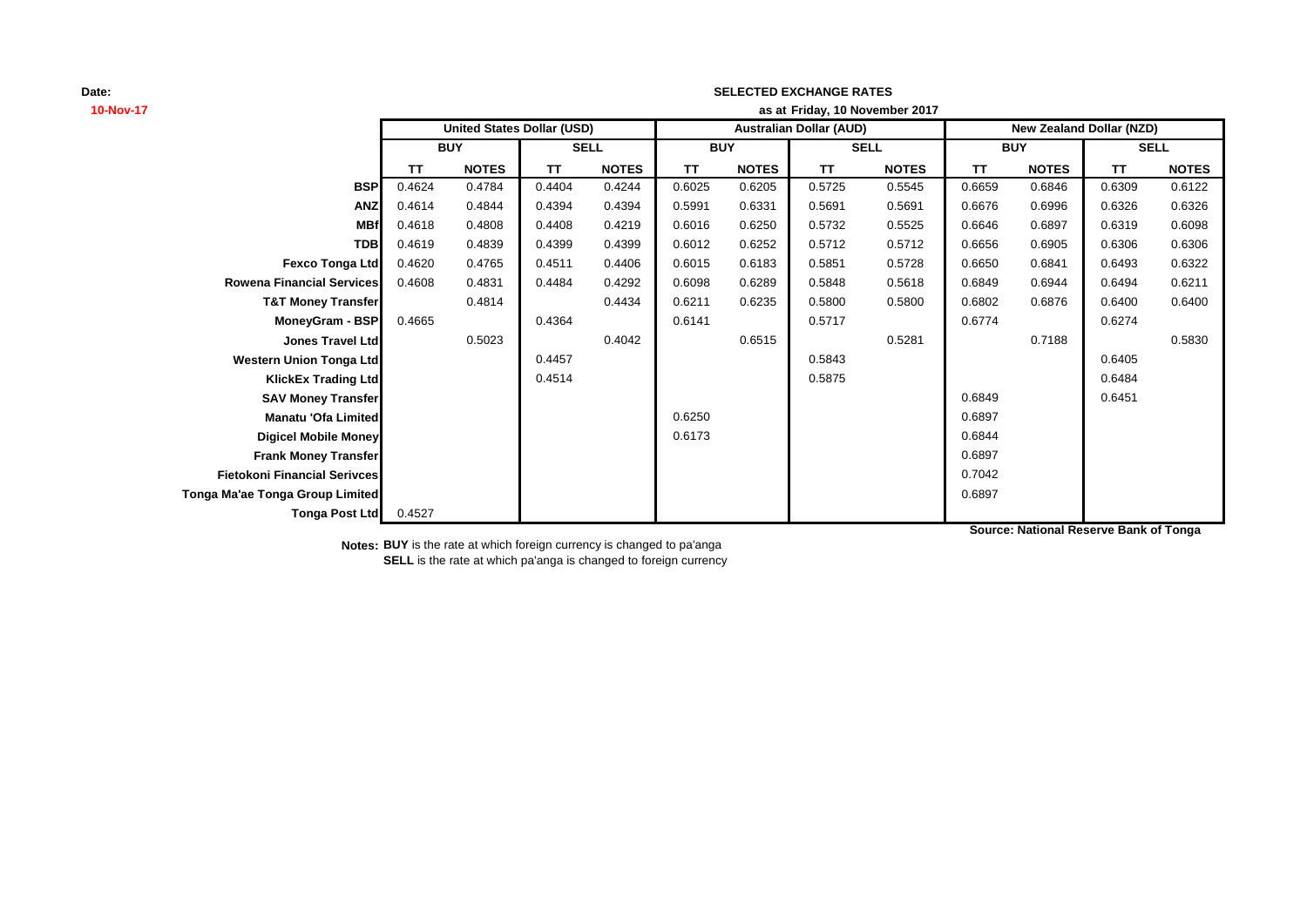# **17-Nov-17 as at TT NOTES TT NOTES TT NOTES TT NOTES TT NOTES TT NOTES BSP** 0.4598 0.4758 0.4378 0.4218 0.6059 0.6239 0.5759 0.5579 0.6716 0.6903 0.6366 0.6179 **ANZ** 0.4588 0.4818 0.4368 0.4368 0.6030 0.6370 0.5730 0.5730 0.6728 0.7048 0.6378 0.6378 **MBf** 0.4592 0.4785 0.4383 0.4202 0.6050 0.6289 0.5766 0.5556 0.6704 0.6944 0.6376 0.6135 **TDB** 0.4593 0.4813 0.4373 0.4373 0.6051 0.6291 0.5751 0.5751 0.6713 0.6962 0.6363 0.6363 **Fexco Tonga Ltd** 0.4600 0.4737 0.4485 0.4380 0.6052 0.6219 0.5887 0.5761 0.6710 0.6901 0.6548 0.6377 **Rowena Financial Services** 0.4608 0.4808 0.4464 0.4255 0.6135 0.6329 0.5882 0.5650 0.6897 0.6993 0.6536 0.6250 **T&T Money Transfer 0.4788 0.4408 0.6211 0.6269 0.5840 0.6840 0.6756 0.6933 0.6450 0.6450 MoneyGram - BSP|** 0.4651 | 0.4351 | 0.6188 | 0.5761 | 0.6860 | 0.6353 **Jones Travel Ltd** 0.4996 0.4017 0.6551 0.5313 0.7248 0.5885 **Western Union Tonga Ltd 1.6483** 0.4443 **1.6483** 0.5888 0.6483 0.6483 **KlickEx Trading Ltd** 0.4488 0.5909 0.6541 **SAV Money Transfer** 0.6410 **Manatu 'Ofa Limited** 0.6993 **Digicel Mobile Money** 0.6869 **Frank Money Transfer 2.0897 Fietokoni Financial Serivces** 0.7042 **Tonga Ma'ae Tonga Group Limited** 0.6897 **SELL United States Dollar (USD) Australian Dollar (AUD) New Zealand Dollar (NZD) BUY SELL BUY SELL BUY Friday, 17 November 2017**

**SELECTED EXCHANGE RATES**

**Source: National Reserve Bank of Tonga**